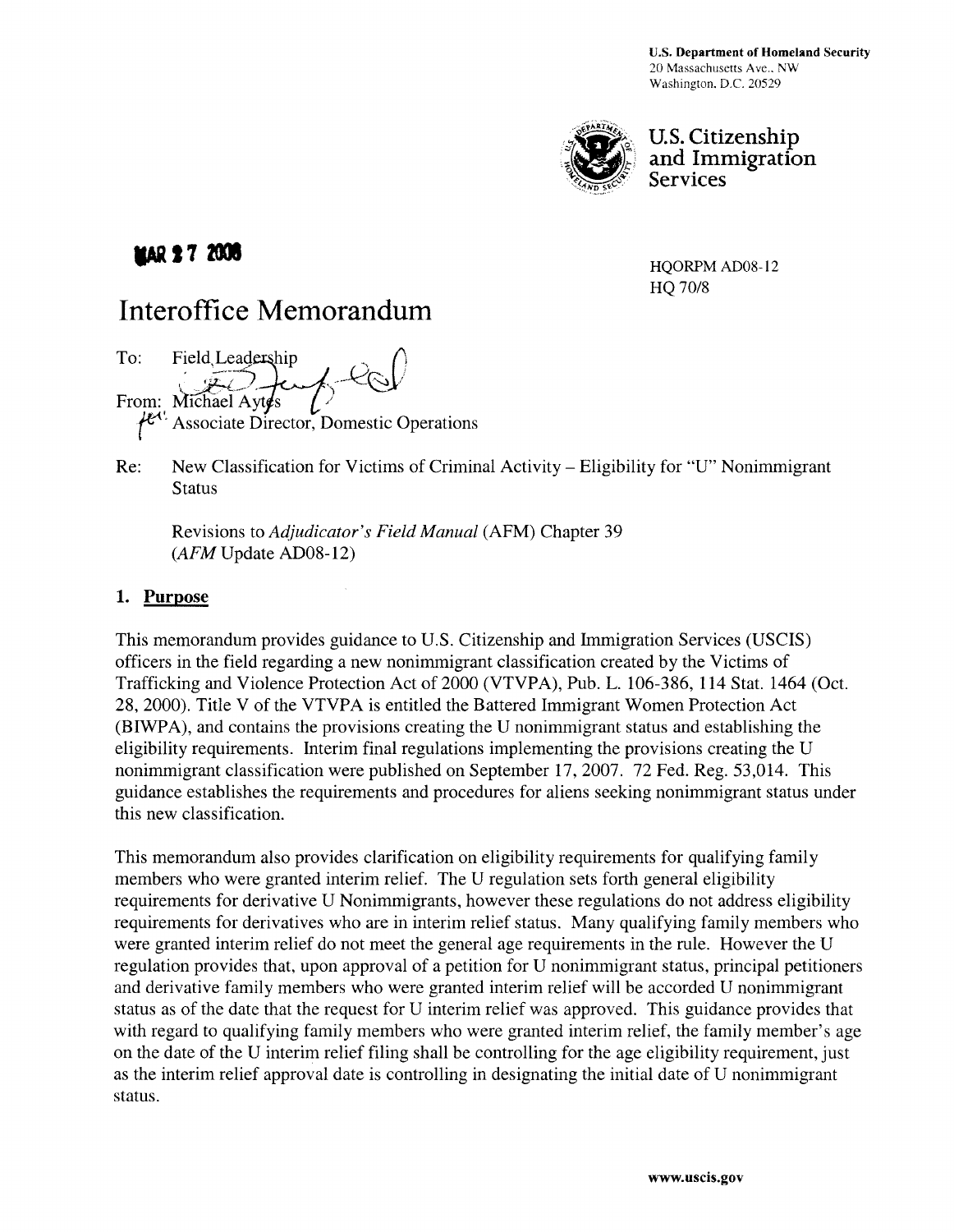Page 2

## 2. Contact Information

This guidance is effective immediately. Please direct any questions concerning these changes through appropriate supervisory channels to Anne-Marie Mulagha, Regulations and Product Management Division, Domestic Operations Directorate, through the appropriate supervisory channels.

## 3. Use

This guidance is created solely for the purpose of USCIS personnel in performing their duties relative to adjudication of applications. It is not intended to, does not, and may not be relied upon to create any right or benefit, substantial or procedural, enforceable at law by any individual or any other party in removal proceedings, in litigation with the United States, or in any other or form or matter.

## 4. AFM Update

Accordingly, the AFM is revised as follows:

 $\approx$  1. The AFM has been revised to add a new chapter 39 entitled, "U Nonimmigrants" (revision date [insert date memo signed]). New chapter 39 reads:

## Chapter 39 U Nonimmigrants

(a) Definitions. As used in this chapter, the term:

(1) BIWPA means Battered Immigrant Women Protection Act of 2000 of the Victims of Trafficking and Violence Protection Act of 2000, div. B, Violence Against Women Act of 2000, tit. V, Pub. L. No. 106-386, 114 Stat. 1464, (2000), as amended by Violence Against Women and Department of Justice Reauthorization Act of 2005, tit. VIII, Pub. L. No. 109-162, 119 Stat. 2960 (2006), as amended by Violence Against Women and Department of Justice Reauthorization Act-Technical Corrections, PUb. L. No.1 09-271, 120 Stat. 750 (2006).

(2) Certifying agency means a Federal, State, or local law enforcement agency, prosecutor, judge, or other authority, that has responsibility for the investigation or prosecution of a qualifying crime or criminal activity. This definition includes agencies that have criminal investigative jurisdiction in their respective areas of expertise, including, but not limited to, child protective services, the Equal Employment Opportunity Commission, and the Department of Labor.

(3) Certifying official means: (i) the head of the certifying agency, or any person(s) in a supervisory role who has been specifically designated by the head of the certifying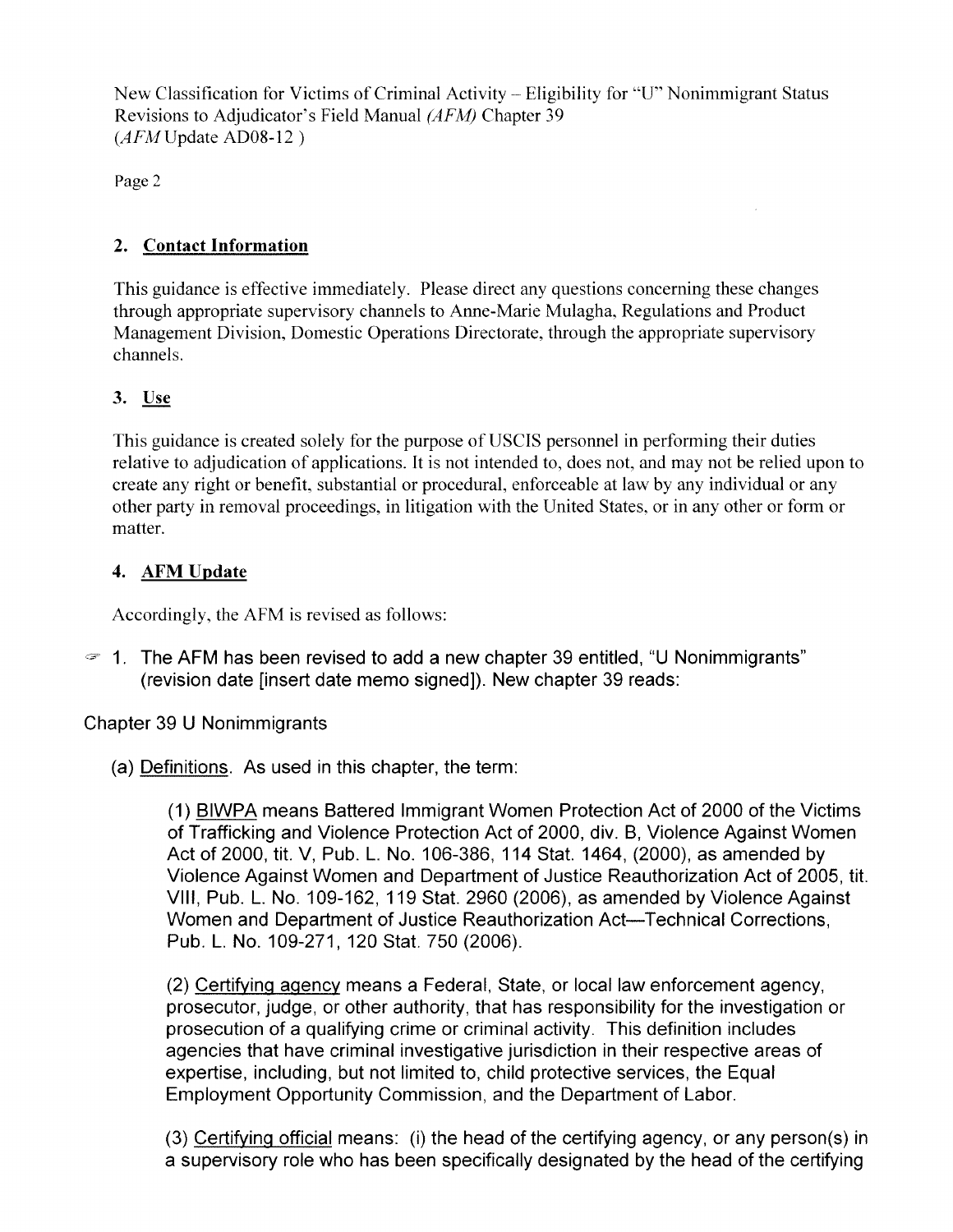Page 3

agency to issue U nonimmigrant status certifications on behalf of that agency; or (ii) a Federal, State, or local judge.

(4) Indian Country is defined as: (i) all land within the limits of any Indian reservation under the jurisdiction of the United States Government, notwithstanding the issuance of any patent, and including rights-of-way running through the reservation; (ii) all dependent Indian communities within the borders of the United States whether within the original or subsequently acquired territory thereof, and whether within or without the limits of a state; and (iii) all Indian allotments, the Indian titles to which have not been extinguished, including rights-of-way running through such allotments.

(5) Investigation or prosecution refers to the detection or investigation of a qualifying crime or criminal activity, as well as to the prosecution, conviction, or sentencing of the perpetrator of the qualifying crime or criminal activity.

(6) Military Installation means any facility, base, camp, post, encampment, station, yard, center, port, aircraft, vehicle, or vessel under the jurisdiction of the Department of Defense, including any leased facility, or any other location under military control.

(7) Next friend means a person appearing in a lawsuit to act for the benefit of a petitioner who is under the age of 16 or who is incapacitated or incompetent, and who has suffered substantial physical or mental abuse as a result of being a victim of qualifying criminal activity. The next friend is not a party to the legal proceeding and is not appointed as a guardian.

(8) PhYSical or mental abuse means injury or harm to the victim's physical person, or harm to or impairment of the emotional or psychological soundness of the victim.

(9) Qualifying crime or qualifying criminal activity includes one or more of the following or any similar activities in violation of Federal, State or local criminal law of the United States: rape; torture; trafficking; incest; domestic violence; sexual assault; abusive sexual contact; prostitution; sexual exploitation; female genital mutilation; being held hostage; peonage; involuntary servitude; slave trade; kidnapping; abduction; unlawful criminal restraint; false imprisonment; blackmail; extortion; manslaughter; murder; felonious assault; witness tampering; obstruction of justice; perjury; or attempt, conspiracy, or solicitation to commit any of the above mentioned crimes. The term, "any similar activity," refers to criminal offenses in which the nature and elements of the offenses are substantially similar to the statutorily enumerated list of criminal activities.

(10) Qualifying family member means the spouse or child(ren) of an alien victim 21 years of age or older who is eligible for U nonimmigrant status as described in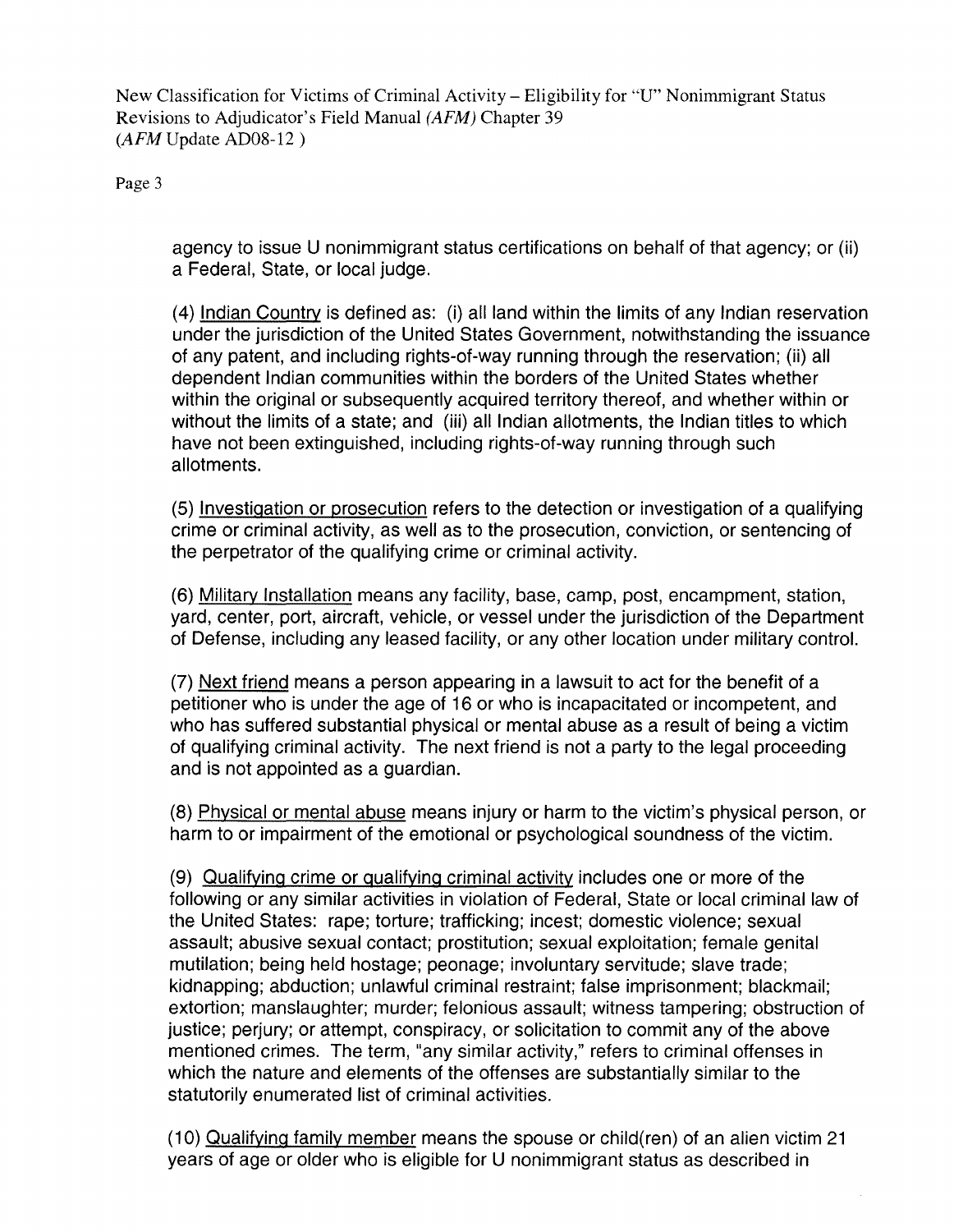Page 4

section  $101(a)(15)(U)$  of the Act, 8 U.S.C.  $1101(a)(15)(U)$ . In the case of an alien victim under the age of 21, qualifying family member means the spouse, child(ren), parents, or unmarried siblings under the age of 18 of such an alien.

(11) Territories and Possessions of the United States means American Samoa, Swains Island, Bajo Nuevo (the Petrel Islands), Baker Island, Howland Island, Jarvis Island, Johnston Atoll, Kingman Reef, Midway Atoll, Navassa Island, Northern Mariana Islands, Palmyra Atoll, Serranilla Bank, and Wake Atoll.

(12) U nonimmigrant status certification means Form 1-918, Supplement B, "U Nonimmigrant Status Certification," which confirms that the petitioner has been helpful, is being helpful, or is likely to be helpful in the investigation or prosecution of the qualifying criminal activity of which he or she is a victim.

(13) U interim relief refers to the interim benefits that were provided by USCIS to petitioners for U nonimmigrant status, who requested such benefits and who were deemed prima facie eligible for U nonimmigrant status prior to the publication of the implementing regulations.

(14) Victim of qualifying criminal activity generally means an alien who has suffered direct and proximate harm as a result of the commission of qualifying criminal activity.

(i) The alien spouse, unmarried children under 21 years of age and, if the victim is under 21 years of age, parents and unmarried siblings under 18 years of age, will be considered victims of qualifying criminal activity where the direct victim is deceased due to murder or manslaughter, or is incompetent or incapacitated, and, therefore, unable to provide information concerning the criminal activity or be helpful in the investigation or prosecution of the criminal activity. For purposes of determining eligibility under this definition, USCIS will consider the age of the victim at the time the qualifying criminal activity first occurred.

(ii) A petitioner may be considered a victim of witness tampering, obstruction of justice, or perjury, including any attempt, solicitation, or conspiracy to commit one or more of those offenses, if:

(A) The petitioner has been directly and proximately harmed by the perpetrator of the witness tampering, obstruction of justice, or perjury; and

(B) There are reasonable grounds to conclude that the perpetrator committed the witness tampering, obstruction of justice, or perjury offense, at least in principal part, as a means: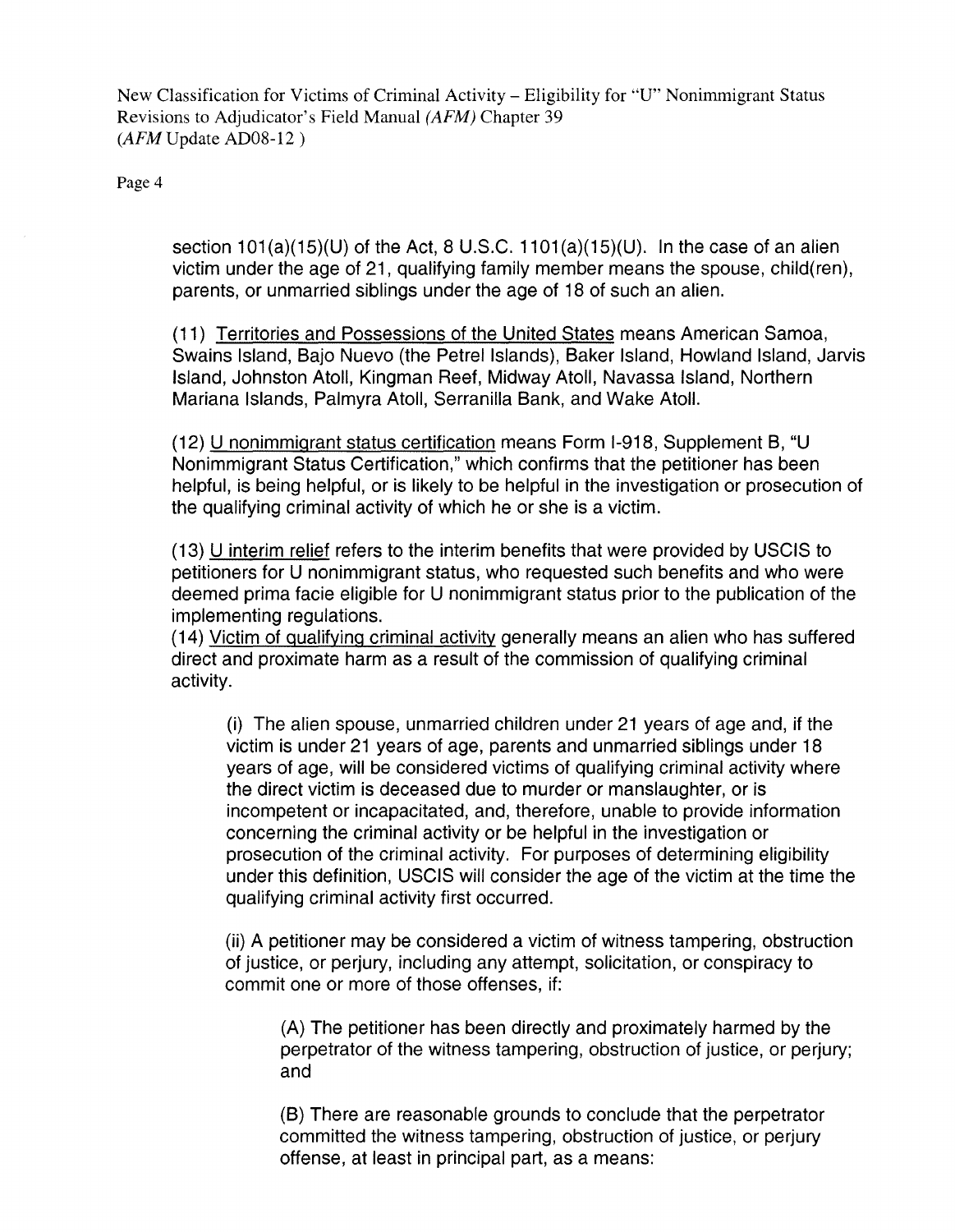Page 5

(1) To avoid or frustrate efforts to investigate, arrest, prosecute, or otherwise bring to justice the perpetrator for other criminal activity; or

(2) To further the perpetrator's abuse or exploitation of or undue control over the petitioner through manipulation of the legal system.

(iii) A person who is culpable for the qualifying criminal activity being investigated or prosecuted is excluded from being recognized as a victim of qualifying criminal activity.

(b) Eligibility. An alien is eligible for U-1 nonimmigrant status if he or she demonstrates all of the following in accordance with paragraph (c) of this chapter:

(1) The alien has suffered substantial physical or mental abuse as a result of having been a victim of qualifying criminal activity. Whether abuse is substantial is based on a number of factors, including but not limited to: the nature of the injury inflicted or suffered; the severity of the perpetrator's conduct; the severity of the harm suffered; the duration of the infliction of the harm; and the extent to which there is permanent or serious harm to the appearance, health, or physical or mental soundness of the victim, including aggravation of pre-existing conditions. No single factor is a prerequisite to establish that the abuse suffered was substantial. Also, the existence of one or more of the factors automatically does not create a presumption that the abuse suffered was substantial. A series of acts taken together may be considered to constitute substantial physical or mental abuse even where no single act alone rises to that level;

(2) The alien possesses credible and reliable information establishing that he or she has knowledge of the details concerning the qualifying criminal activity upon which his or her petition is based. The alien must possess specific facts regarding the criminal activity leading a certifying official to determine that the petitioner has, is, or is likely to provide assistance to the investigation or prosecution of the qualifying criminal activity. In the event that the alien has not yet reached 16 years of age on the date on which an act constituting an element of the qualifying criminal activity first occurred, a parent, guardian or next friend of the alien may possess the information regarding a qualifying crime. In addition, if the alien is incapacitated or incompetent, a parent, guardian, or next friend may possess the information regarding the qualifying crime;

(3) The alien has been helpful, is being helpful, or is likely to be helpful to a certifying agency in the investigation or prosecution of the qualifying criminal activity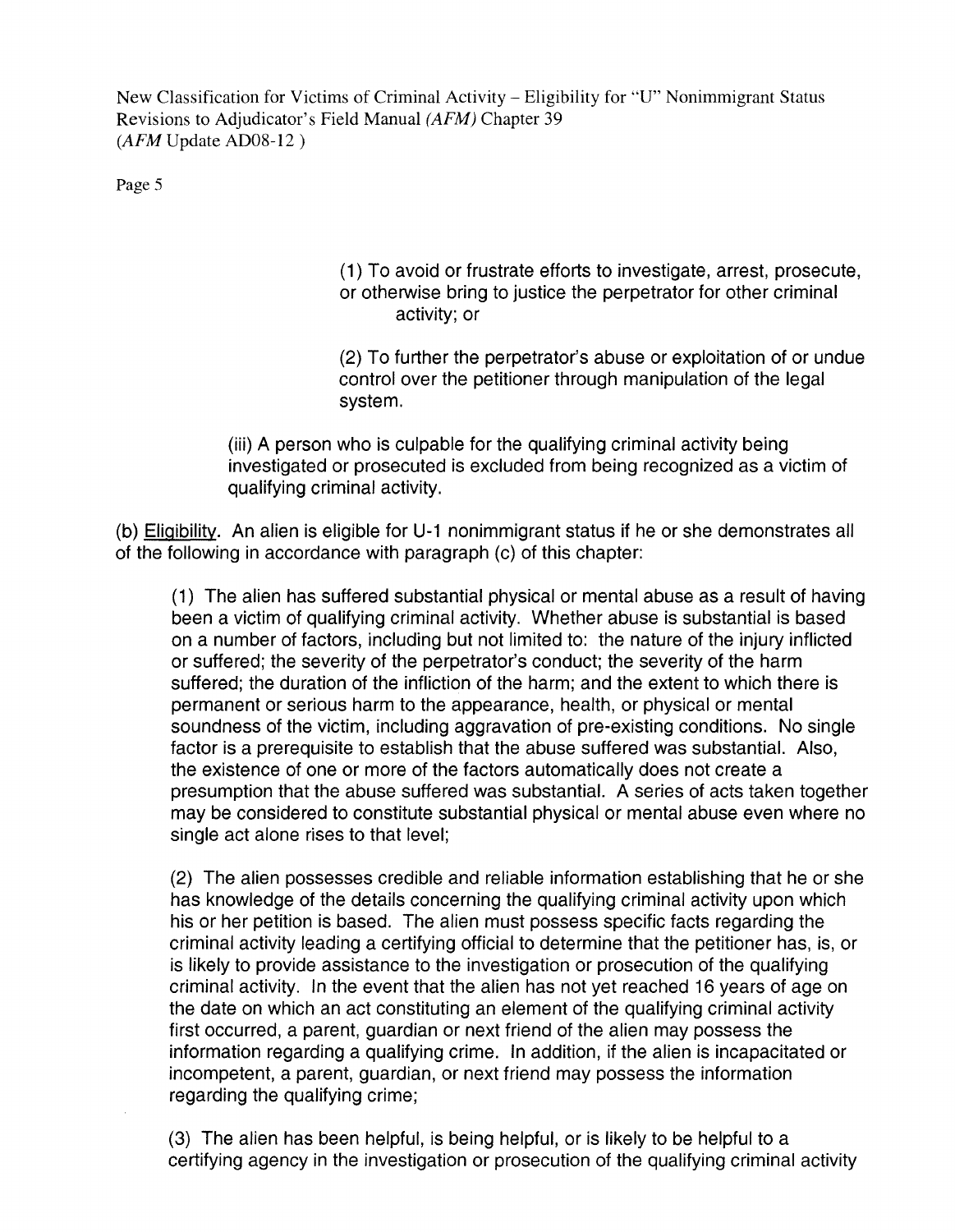Page 6

upon which his or her petition is based, and since the initiation of cooperation, has not refused or failed to provide information and assistance reasonably requested. In the event that the alien has not yet reached 16 years of age on the date on which an act constituting an element of the qualifying criminal activity first occurred, a parent, guardian or next friend of the alien may provide the required assistance. In addition, if the petitioner is incapacitated or incompetent and, therefore, unable to be helpful in the investigation or prosecution of the qualifying criminal activity, a parent, guardian, or next friend may provide the required assistance; and

(4) The qualifying criminal activity occurred in the United States (including Indian country and U.S. military installations) or in the territories or possessions of the United States, or violated a U.S. federal law that provides for extraterritorial jurisdiction to prosecute the offense in a U.S. federal court.

#### (c) Application procedures for U nonimmigrant status.

(1) Filing a petition. USCIS has sole jurisdiction over all petitions for U nonimmigrant status. An alien seeking U-1 nonimmigrant status must submit, by mail, Form I-918, "Petition for U Nonimmigrant Status," applicable fees (or request for a fee waiver as provided in 8 CFR 103.7(c)), and initial evidence to USCIS in accordance with this paragraph and the instructions to Form 1-918. A petitioner who received interim relief is not required to submit initial evidence with Form 1-918 if he or she wishes to rely on the law enforcement certification and other evidence that was submitted with the request for interim relief.

- (i) Petitioners in pending immigration proceedings. A petitioner who is in removal proceedings under section 240 of the Act, 8 U.S.C. 1229a, or in exclusion or deportation proceedings initiated under former sections 236 or 242 of the Act, 8 U.S.C. 1226 and 1252 (as in effect prior to April 1, 1997), and who would like to apply for U nonimmigrant status must file a Form 1-918 directly with USCIS. U.S. Immigration and Customs Enforcement (ICE) counsel may agree to file, at the request of the petitioner, a joint motion to terminate proceedings without prejudice with the Immigration Judge or Board of Immigration Appeals, whichever is appropriate, while a petition for U nonimmigrant status is being adjudicated by USCIS.
- (ii) Petitioners with final orders of removal, deportation, or exclusion. A petitioner who is the subject of a final order of removal, deportation, or exclusion is not precluded from filing a petition for U-1 nonimmigrant status directly with USCIS. The filing of a petition for U-1 nonimmigrant status has no effect on ICE's authority to execute a final order, although the petitioner may file a request for a stay of removal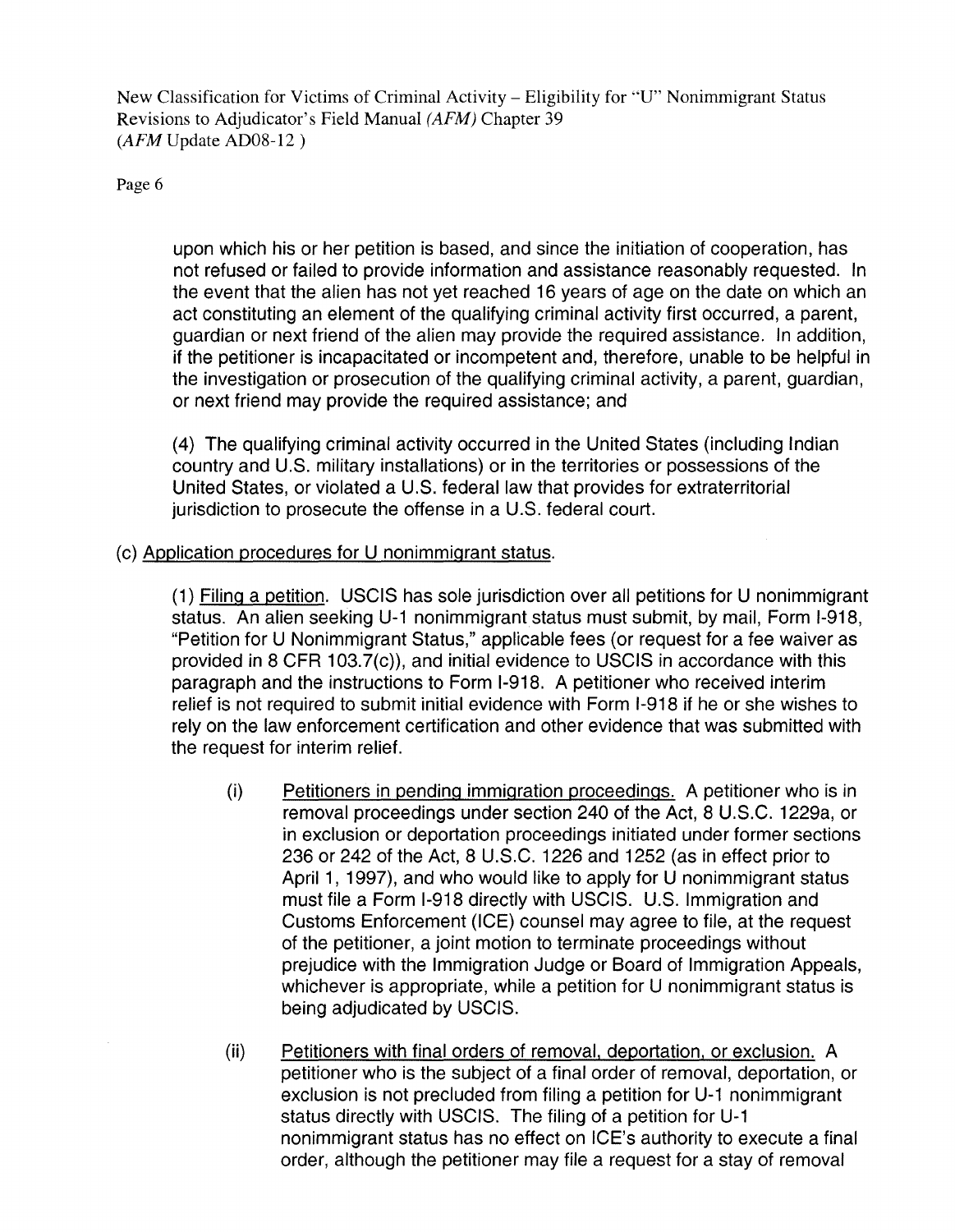#### Page 7

pursuant to 8 CFR 241.6(a) and 8 CFR 1241.6(a). If the petitioner is in detention pending execution of the final order, the time during which a stay is in effect will extend the period of detention (under the standards of 8 CFR 241.4) reasonably necessary to bring about the petitioner's removal.

- (2) Initial evidence. Form 1-918 must include the following initial evidence:
	- (i) Form 1-918, Supplement S, "U Nonimmigrant Status Certification," signed by a certifying official within the six months immediately preceding the filing of Form 1-918. The certification must state that: the person signing the certificate is the head of the certifying agency, or any person(s) in a supervisory role who has been specifically designated by the head of the certifying agency to issue U nonimmigrant status certifications on behalf of that agency, or is a Federal, State, or local judge; the agency is a Federal, State, or local law enforcement agency, or prosecutor, judge or other authority, that has responsibility for the detection, investigation, prosecution, conviction, or sentencing of qualifying criminal activity; the petitioner has been a victim of qualifying criminal activity that the certifying official's agency is investigating or prosecuting; the petitioner possesses information concerning the qualifying criminal activity of which he or she has been a victim; the petitioner has been, is being, or is likely to be helpful to an investigation or prosecution of that qualifying criminal activity; and the qualifying criminal activity violated U.S. law, or occurred in the United States, its territories, its possessions, Indian country, or at military installations abroad.
	- (ii) Any additional evidence that the petitioner wants USCIS to consider to establish that: the petitioner is a victim of qualifying criminal activity; the petitioner has suffered substantial physical or mental abuse as a result of being a victim of qualifying criminal activity; the petitioner (or, in the case of a child under the age of 16 or petitioner who is incompetent or incapacitated, a parent, guardian or next friend of the petitioner) possesses information establishing that he or she has knowledge of the details concerning the qualifying criminal activity of which he or she was a victim and upon which his or her petition is based; the petitioner (or, in the case of a child under the age of 16 or petitioner who is incompetent or incapacitated, a parent, guardian or next friend of the petitioner) has been helpful, is being helpful, or is likely to be helpful to a Federal, State, or local law enforcement agency, prosecutor, or authority, or Federal or State judge, investigating or prosecuting the criminal activity of which the petitioner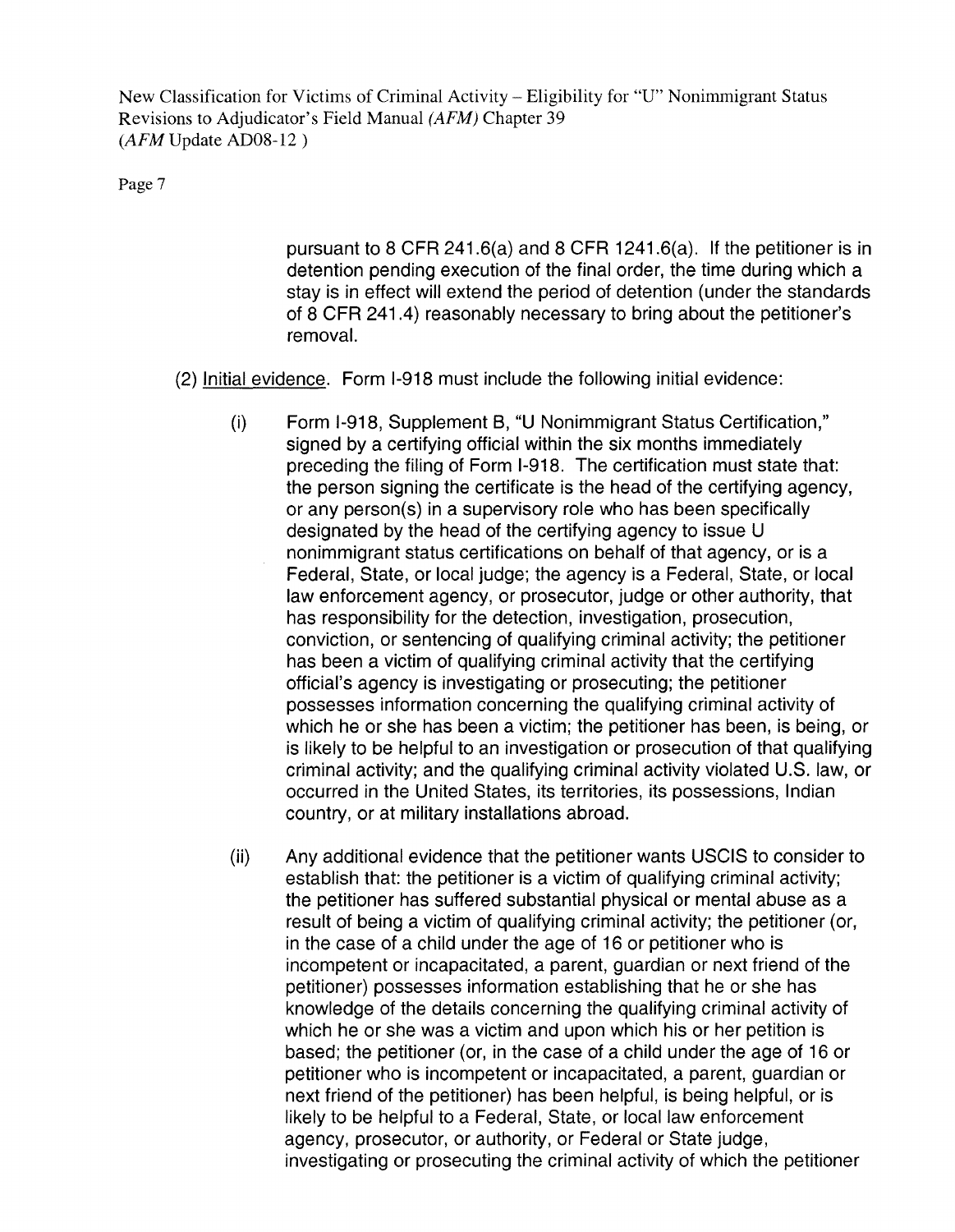Page 8

is a victim; or the criminal activity is qualifying and occurred in the United States (including Indian country and U.S. military installations) or in the territories or possessions of the United States, or violates a U.S. federal law that provides for extraterritorial jurisdiction to prosecute the offense in a U.S. federal court;

- (iii) A signed statement by the petitioner describing the facts of the victimization. The statement may also include information supporting any of the eligibility requirements set out in paragraph (b) of this chapter. When the petitioner is under the age of 16, incapacitated, or incompetent, a parent, guardian, or next friend may submit a statement on behalf of the petitioner; and
- (iv) If the petitioner is inadmissible, Form 1-192, "Application for Advance Permission to Enter as a Non-Immigrant," in accordance with 8 CFR 212.17.

(3) Biometric capture. All petitioners for U-1 nonimmigrant status must submit to biometric capture and pay a biometric capture fee. USCIS will notify the petitioner of the proper time and location to appear for biometric capture after the petitioner files Form 1-918.

(4) Evidentiary standards and burden of proof. The burden shall be on the petitioner to demonstrate eligibility for U-1 nonimmigrant status. The petitioner may submit any credible evidence relating to his or her Form 1-918 for consideration by USCIS. USCIS shall conduct a de novo review of all evidence submitted in connection with Form 1-918 and may investigate any aspect of the petition. Evidence previously submitted for this or other immigration benefit or relief may be used by USCIS in evaluating the eligibility of a petitioner for U-1 nonimmigrant status. However, USCIS will not be bound by its previous factual determinations. USCIS will determine, in its sole discretion, the evidentiary value of previously or concurrently submitted evidence, including Form 1-918, Supplement B, "U Nonimmigrant Status Certification."

(5) Decision. After completing its de novo review of the petition and evidence, USCIS will issue a written decision approving or denying Form 1-918 and notify the petitioner of this decision. USCIS will include in a decision approving Form 1-918 a list of nongovernmental organizations and available resources to which the petitioner can refer regarding his or her options while in the United States.

(i) Approval of Form 1-918, generally. If USCIS determines that the petitioner has met the requirements for U-1 nonimmigrant status, USCIS will approve Form 1-918. For a petitioner who is within the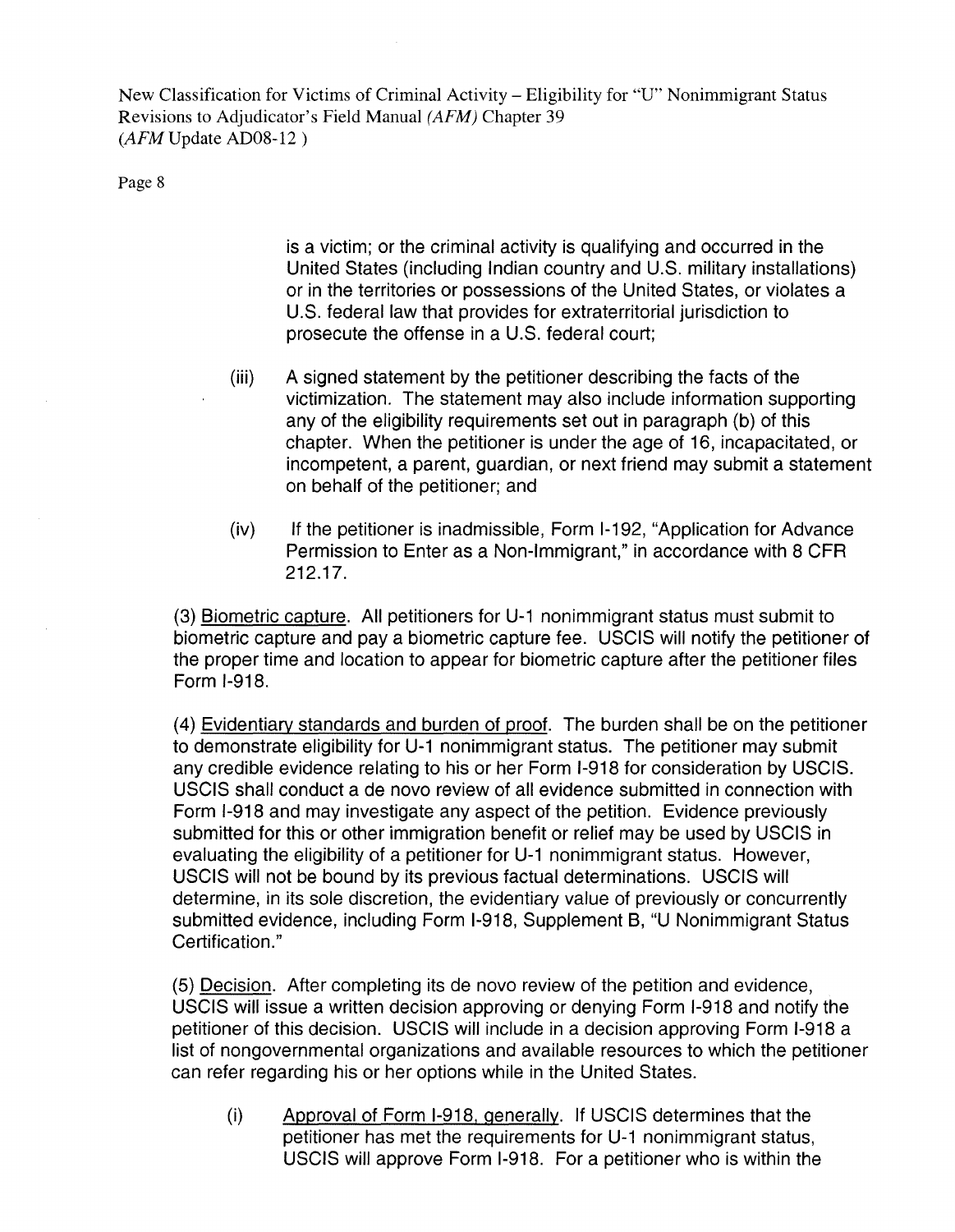Page 9

United States, USCIS also will concurrently grant U-1 nonimmigrant status, subject to the annual limitation as provided in paragraph (d) of this chapter. For a petitioner who is subject to an order of exclusion, deportation, or removal issued by the Secretary, the order will be deemed canceled by operation of law as of the date of USCIS' approval of Form 1-918.

(A) Notice of Approval of Form 1-918 for U-1 petitioners within the United States. After USCIS approves Form 1-918 for an petitioner who filed his or her petition from within the United States, USCIS will notify the petitioner of such approval on Form 1-797, "Notice of Action," and include Form 1-94, "Arrival-Departure Record," indicating U-1 nonimmigrant status.

(8) Notice of Approval of Form 1-918 for U-1 petitioners outside the United States. After USCIS approves Form 1-918 for an petitioner who filed his or her petition from outside the United States, USCIS will notify the petitioner of such approval on Form 1-797, "Notice of Action," and will forward notice to the Department of State for delivery to the U.S. Embassy or Consulate having jurisdiction over the area in which the petitioner is located, or, for a visa exempt petitioner, to the appropriate port of entry.

(ii) Denial of Form 1-918. USCIS will provide written notification to the petitioner of the reasons for the denial. The petitioner may appeal a denial of Form 1-918 to the Administrative Appeals Office (AAO) in accordance with the provisions of 8 CFR 103.3. For petitioners who appeal a denial of their Form 1-918 to the AAO, the denial will not be deemed administratively final until the AAO issues a decision affirming the denial. Upon USCIS' final denial of a petition for a petitioner who was in removal proceedings that were terminated pursuant to 8 CFR 214.14(c)(1 )(i), DHS may file a new Notice to Appear (see section 239 of the Act, 8 U.S.C. 1229) to place the individual in proceedings again. For petitioners who are subject to an order of removal, deportation, or exclusion and whose order has been stayed, USCIS' denial of the petition will result in the stay being lifted automatically as of the date the denial becomes administratively final.

(6) Petitioners granted U interim relief. Petitioners who were granted U interim relief as defined in paragraph (a)(13) of this chapter and whose Form 1-918 is approved will be accorded U-1 nonimmigrant status as of the date that a request for U interim relief was initially approved.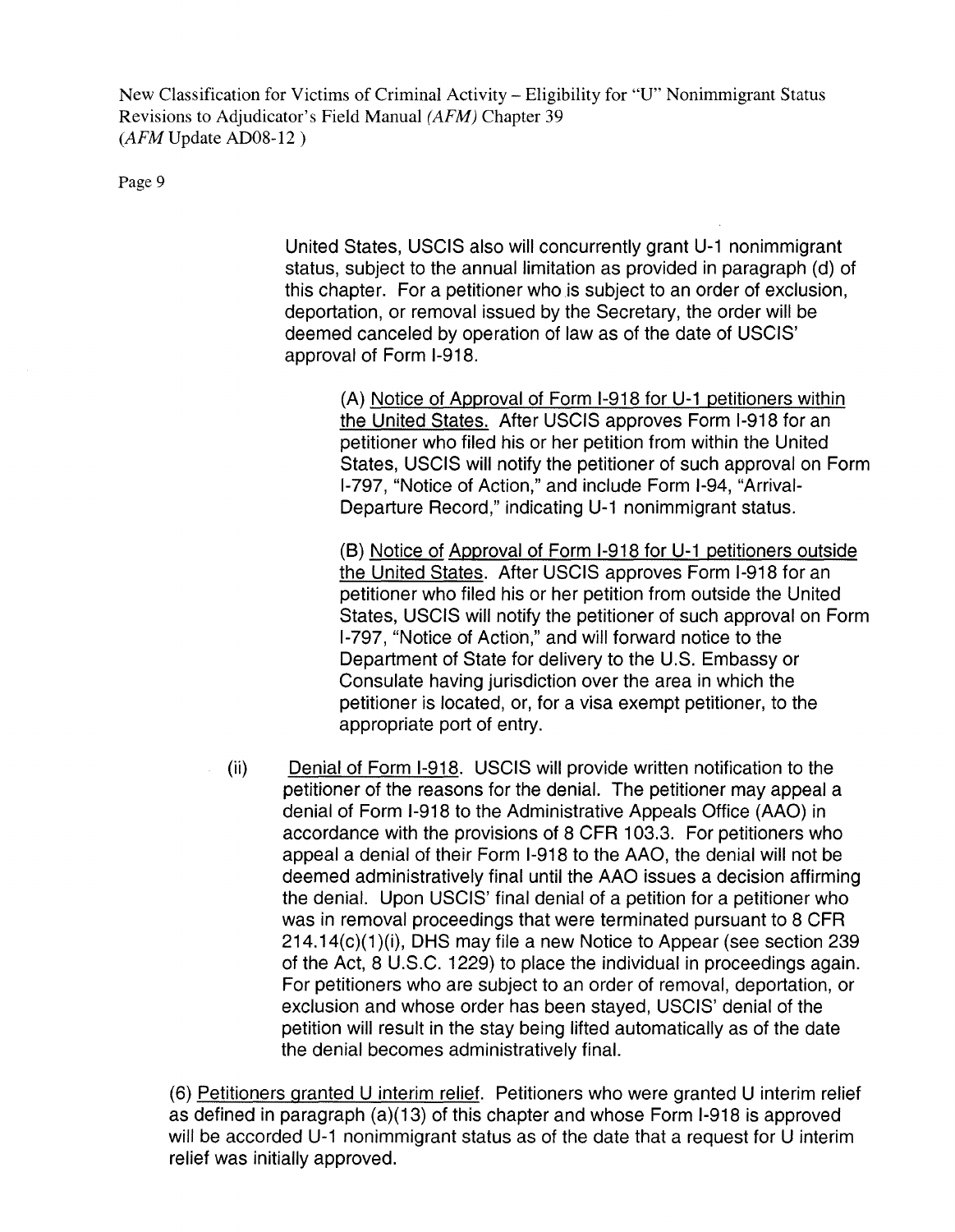Page 10

(7) Employment authorization. An petitioner granted U-1 nonimmigrant status is employment authorized incident to status. USCIS automatically will issue an initial Employment Authorization Document (EAD) to such petitioners who are in the United States. For principal petitioners who applied from outside the United States, the initial EAD will not be issued until the petitioner has been admitted to the United States in U nonimmigrant status. After admission, the petitioner may receive an initial EAD, upon request and submission of a copy of his or her Form 1-94, "Arrival-Departure Record," to the USCIS office having jurisdiction over the adjudication of petitions for U nonimmigrant status. No additional fee is required. An petitioner granted U-1 nonimmigrant status seeking to renew his or her expiring EAD or replace an EAD that was lost, stolen, or destroyed, must file Form 1-765 in accordance with the instructions to the form.

#### (d) Annual cap of U-1 nonimmigrant status.

(1) General. In accordance with section  $214(p)(2)$  of the Act, 8 U.S.C. 1184 $(p)(2)$ , the total number of aliens who may be issued a U-1 nonimmigrant visa or granted U-1 nonimmigrant status may not exceed 10,000 in any fiscal year.

(2) Waiting list. All eligible petitioners who, due solely to the cap, are not granted U-1 nonimmigrant status must be placed on a waiting list and receive written notice of such placement. Priority on the waiting list will be determined by the date the petition was filed with the oldest petitions receiving the highest priority. In the next fiscal year, USCIS will issue a number to each petition on the waiting list, in the order of highest priority, providing the petitioner remains admissible and eligible for U nonimmigrant status. After U-1 nonimmigrant status has been issued to qualifying petitioners on the waiting list, any remaining U-1 nonimmigrant numbers for that fiscal year will be issued to new qualifying petitioners in the order that the petitions were properly filed. USCIS will grant deferred action or parole to U-1 petitioners and qualifying family members while the U-1 petitioners are on the waiting list. USCIS, in its discretion, may authorize employment for such petitioners and qualifying family members.

(3) Unlawful presence. During the time a petitioner for U nonimmigrant status who was granted deferred action or parole is on the waiting list, no accrual of unlawful presence under section 212(a)(9)(B) of the INA, 8 U.S.C. 1182(a)(9)(B), will result. However, a petitioner may be removed from the waiting list and the deferred action or parole may be terminated at the discretion of USCIS.

(e) Restrictions on use and disclosure of information relating to petitioners for U nonimmigrant classification.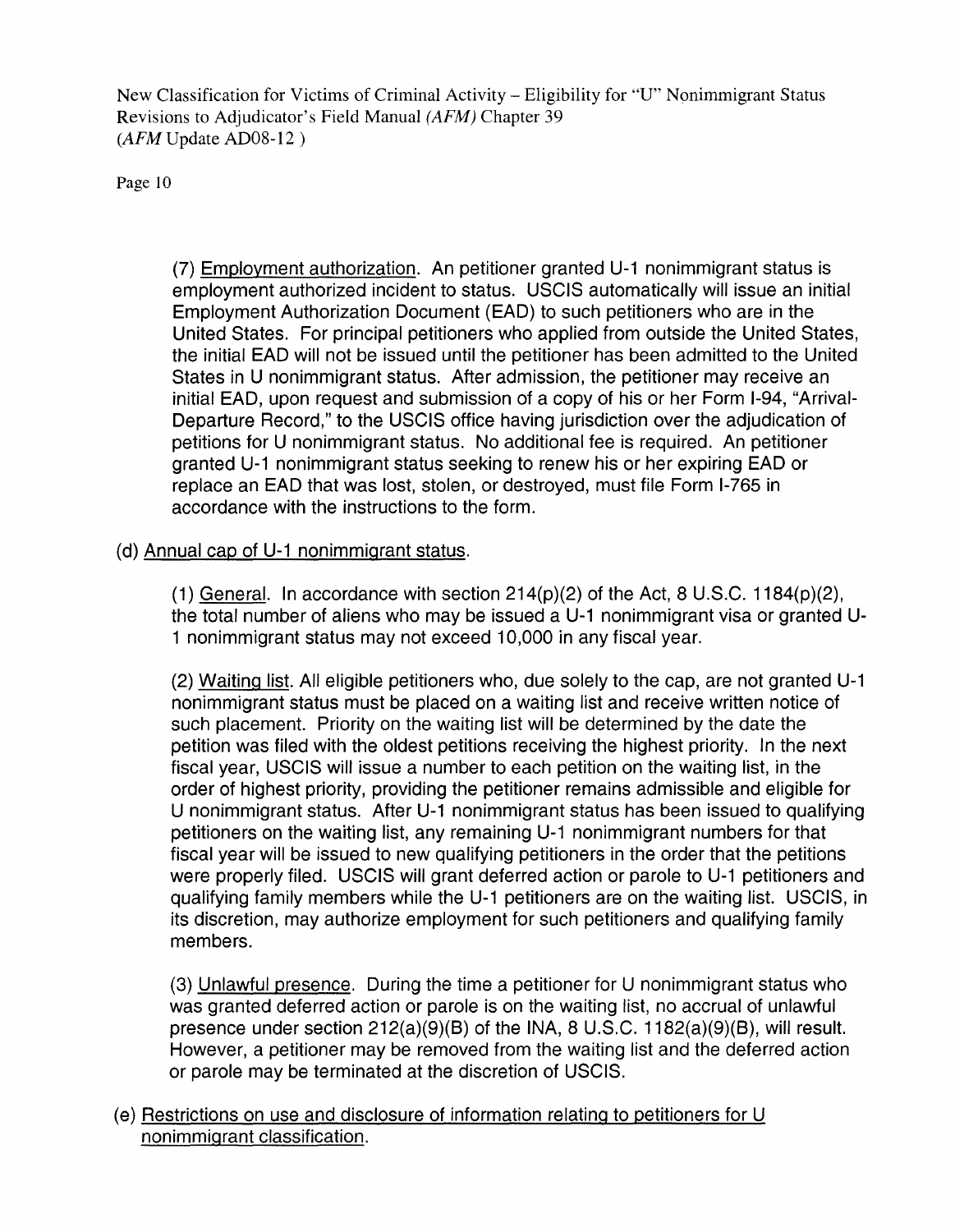Page 11

(1) General. The use or disclosure (other than to a sworn officer or employee of DHS, the Department of Justice, the Department of State, or a bureau or agency of any of those departments, for legitimate department, bureau, or agency purposes) of any information relating to the beneficiary of a pending or approved petition for U nonimmigrant status is prohibited unless the disclosure is made:

(i) By the Secretary of Homeland Security, at his discretion, in the same manner and circumstances as census information may be disclosed by the Secretary of Commerce under 13 U.S.C. 8;

(ii) By the Secretary of Homeland Security, at his discretion, to law enforcement officials to be used solely for a legitimate law enforcement purpose;

(iii) In conjunction with judicial review of a determination in a manner that protects the confidentiality of such information;

(iv) After adult petitioners for U nonimmigrant status or U nonimmigrant status holders have provided written consent to waive the restrictions prohibiting the release of information;

(v) To Federal, State, and local public and private agencies providing benefits, to be used solely in making determinations of eligibility for benefits pursuant to  $8$  U.S.C. 1641 $(c)$ ;

(vi) After a petition for U nonimmigrant status has been denied in a final decision;

(vii) To the chairmen and ranking members of the Committee on the Judiciary of the Senate or the Committee on the Judiciary of the House of Representatives, for the exercise of congressional oversight authority, provided the disclosure relates to information about a closed case and is made in a manner that protects the confidentiality of the information and omits personally identifying information (including locational information about individuals);

(viii) With prior written consent from the petitioner or derivative family members, to nonprofit, nongovernmental victims' service providers for the sole purpose of assisting the victim in obtaining victim services from programs with expertise working with immigrant victims; or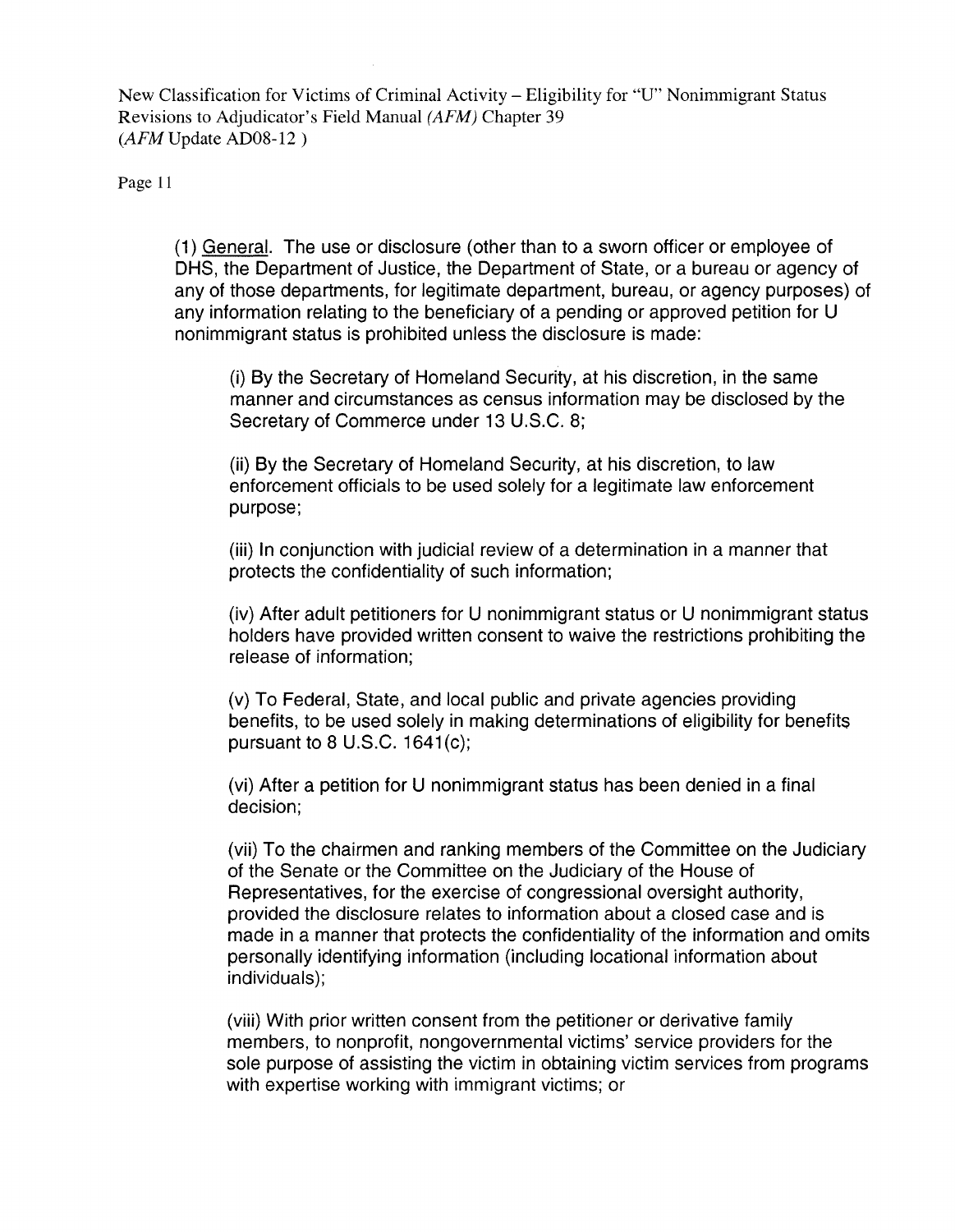Page 12

(ix) To federal prosecutors to comply with constitutional obligations to provide statements by witnesses and certain other documents to defendants in pending federal criminal proceedings.

(2) Agencies receiving information under this chapter, whether governmental or nongovernmental, are bound by the confidentiality provisions and other restrictions set out in 8 U.S.C. 1367.

(3) Officials of the Department of Homeland Security are prohibited from making adverse determinations of admissibility or deportability based on information obtained solely from the perpetrator of substantial physical or mental abuse and the criminal activity.

#### (f) Admission of qualifying family members.

(1) Eligibility. An alien who has petitioned for or has been granted U-1 nonimmigrant status (i.e. principal petitioner) may petition for the admission of a qualifying family member in a U-2 (spouse), U-3 (child), U-4 (parent of a U-1 petitioner who is a child under 21 years of age), or U-5 (unmarried sibling under the age of 18) derivative status, if accompanying or following to join such principal petitioner. A qualifying family member who committed the qualifying criminal activity in a family violence or trafficking context which established the principal petitioner's eligibility for U nonimmigrant status shall not be granted U-2, U-3, U-4, or U-5 nonimmigrant status. To be eligible for U-2, U-3, U-4, or U-5 nonimmigrant status, it must be demonstrated that:

(i) The alien for whom U-2, U-3, U-4, or U-5 status is being sought is a qualifying family member, as defined in paragraph (a)(1 0) of this chapter; and

(ii) The qualifying family member is admissible to the United States.

(2) Filing Procedures. A petitioner for U-1 nonimmigrant status may apply for derivative U nonimmigrant status on behalf of qualifying family members by submitting a Form 1-918, Supplement A, "Petition for Qualifying Family Member of U-1 Recipient," for each family member either at the same time the petition for U-1 nonimmigrant status is filed, or at a later date. A petitioner who has been granted U-1 nonimmigrant status may also apply for derivative U nonimmigrant status on behalf of qualifying family members by submitting Form 1-918, Supplement A for each family member. Each Form 1-918, Supplement A must be accompanied by initial evidence and the required fees specified in the instructions to the form. Forms 1- 918, Supplement A that are not filed at the same time as Form 1-918 but are filed at a later date must be accompanied by a copy of the Form 1-918 that was filed by the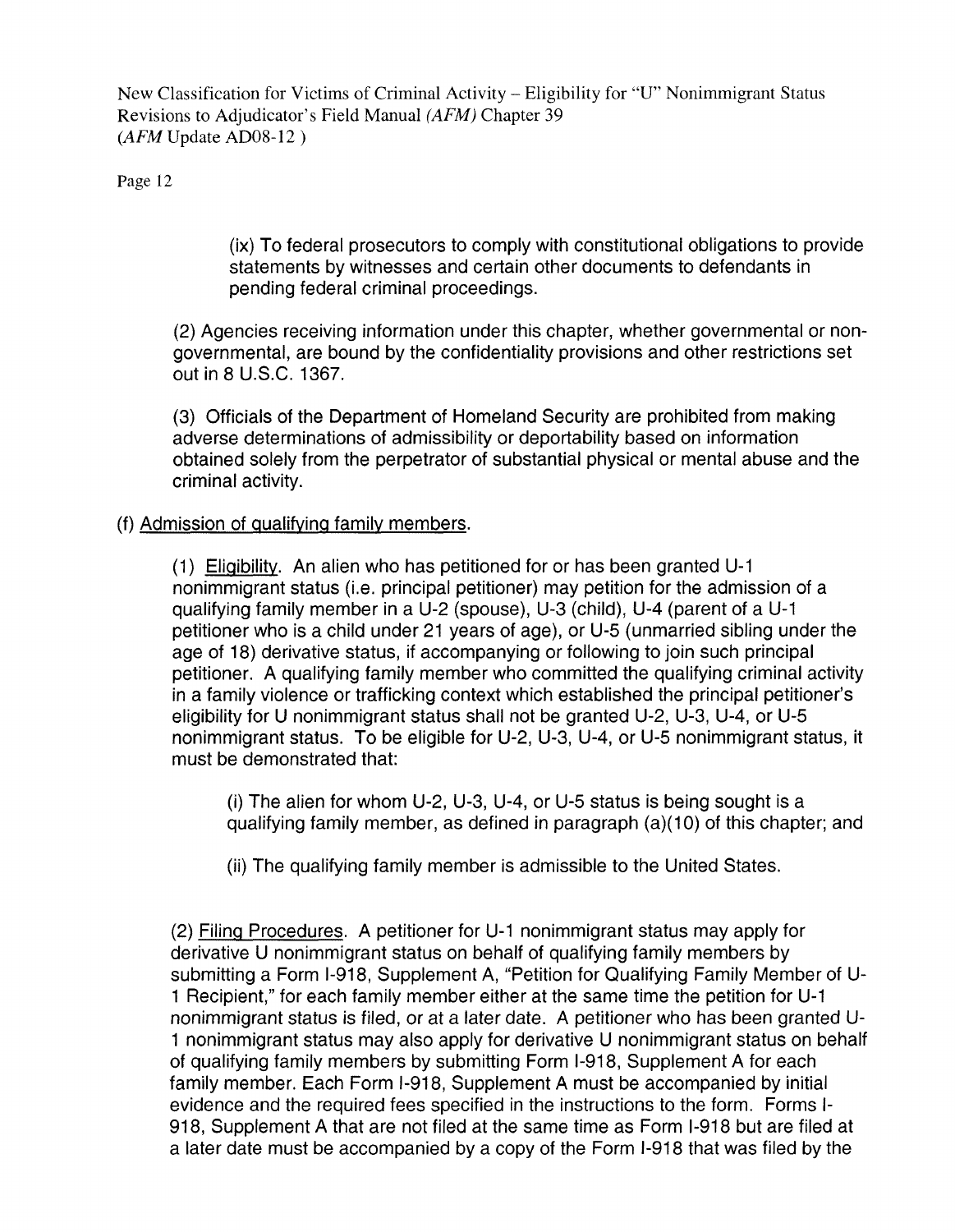Page 13

principal petitioner or a copy of his or her Form 1-94 demonstrating proof of U-1 nonimmigrant status, as applicable.

(i) Qualifying family members in pending immigration proceedings. The principal petitioner of a qualifying family member who is in removal proceedings under section 240 of the Act, 8 U.S.C. 1229a, or in exclusion or deportation proceedings initiated under former sections 236 or 242 of the Act, 8 U.S. C. 1226 and 1252 (as in effect prior to April 1, 1997), and who is seeking U nonimmigrant status, must file a Form 1-918, Supplement A directly with USCIS. ICE counsel may agree to file, at the request of the qualifying family member, a joint motion to terminate proceedings without prejudice with the Immigration Judge or Board of Immigration Appeals, whichever is appropriate, while the petition for U nonimmigrant status is being adjudicated by USCIS.

(ii) Qualifying family members with final orders of removal, deportation, or exclusion. A petitioner who is the subject of a final removal order, deportation, or exclusion is not precluded from filing a petition for U-2, U-3, U-4 or U-5 nonimmigrant status directly with USCIS. The filing of a petition for U-2, U-3, U-4 or U-5 nonimmigrant status has no effect on ICE's authority to execute a final order, although the petitioner may file a request for a stay of removal pursuant to 8 CFR 241.6(a) and 8 CFR 1241.6(a). If the petitioner is in detention pending execution of the final order, the time during which a stay is in effect will extend the period of detention (under the standards of 8 CFR 241.4) reasonably necessary to bring about the petitioner's removal.

(3) Initial evidence. Form 1-918, Supplement A, must include the following initial evidence:

(i) Evidence demonstrating the relationship of a qualifying family member, as provided in paragraph  $(f)(4)$  of this chapter;

(ii) If the qualifying family member is inadmissible, Form 1-192, "Application for Advance Permission to Enter as a Non-Immigrant," in accordance with 8 CFR212.17.

(4) Relationship. Except as set forth in paragraphs  $(f)(4)(i)$ ,  $(ii)$ ,  $(iii)$  and  $(iv)$  of this chapter, the relationship between the U-1 principal petitioner and the qualifying family member must exist at the time Form 1-918 was filed, and the relationship must continue to exist at the time Form 1-918, Supplement A is adjudicated, and at the time of the qualifying family member's subsequent admission to the United States.

(i) If the U-1 principal petitioner proves that he or she has become the parent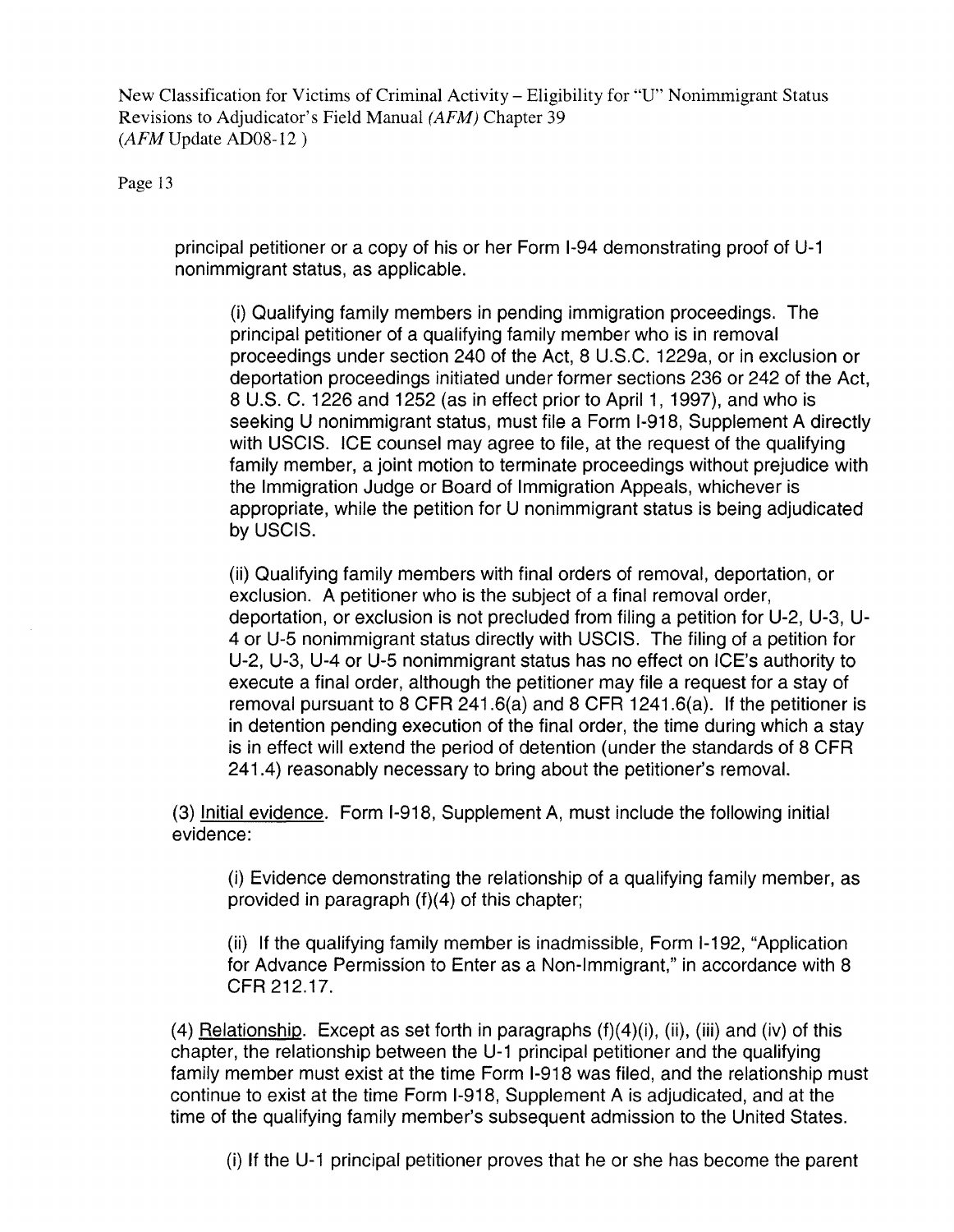Page 14

of a child after Form 1-918 was filed, the child shall be eligible to accompany or follow to join the U-1 principal petitioner.

(ii) If the principal petitioner was under 21 years of age at the time he or she filed Form 1-918, and filed Form 1-918, Supplement A for an unmarried sibling under the age of 18, USCIS will continue to consider such sibling as a qualifying family member for purposes of U nonimmigrant status even if the principal petitioner is no longer under 21 years of age at the time of adjudication, and even if the sibling is no longer under 18 years of age at the time of adjudication.

(iii) If the principal petitioner was under 21 years of age at the time she or he filed for a parent(s) or unmarried sibling(s) under the age of 18, USCIS will continue to consider such parent(s) or sibling(s) as a qualifying family member for purposes of U nonimmigrant status at the time the principal files Form 1-918 and Form 1-918, Supplement A, even if the principal petitioner is no longer under 21 years of age at the time of filing or adjudication, and even if the sibling is no longer under 18 years of age at the time of filing or adiudication.

(iv) If the qualifying family member was under 21 years of age at the time of the U interim relief filing, USCIS will continue to consider such family member as a qualifying family member for purposes of U nonimmigrant status at the time the principal petitioner files Form 1-918 and Form 1-918, Supplement A, even if the family member is no longer under 21 years of age at the time of filing or adjudication.

(5) Biometric capture and evidentiary standards. The provisions for biometric capture and evidentiary standards in paragraphs (c)(3) and (c)(4) of this chapter also are applicable to petitions for qualifying family members.

(6) Decision. USCIS will issue a written decision approving or denying Form 1-918, Supplement A and send notice of this decision to the U-1 principal petitioner. USCIS will include in a decision approving Form 1-918 a list of nongovernmental organizations and available resources to which the qualifying family member can refer regarding his or her options while in the United States. For a qualifying family member who is subject to an order of exclusion, deportation, or removal issued by the Secretary, the order will be deemed canceled by operation of law as of the date of USCIS' approval of Form 1-918, Supplement A.

(i) Approvals for qualifying family members within the United States. When USCIS approves a Form 1-918, Supplement A for a qualifying family member who is within the United States, it will concurrently grant that petitioner U-2, U-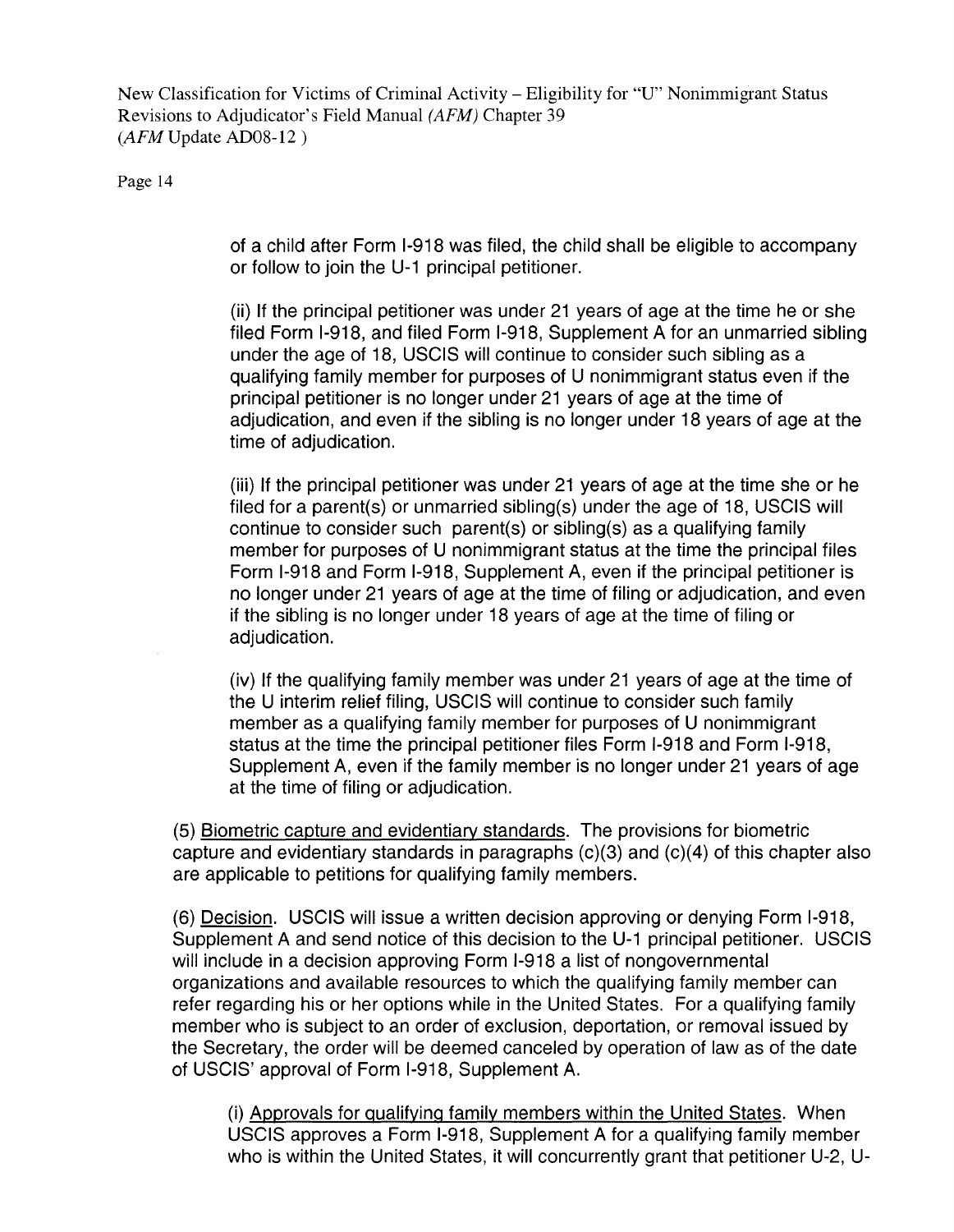Page 15

3, U-4, or U-5 nonimmigrant status. USCIS will notify the principal of such approval on Form 1-797, "Notice of Action," with Form 1-94, "Arrival-Departure Record," indicating U-2, U-3, U-4, or U-5 nonimmigrant status. Petitioners who were previously granted U interim relief as defined in paragraph (a)(13) of this chapter will be accorded U nonimmigrant status as of the date that the request for U interim relief was approved. Petitioners who are granted U-2, U-3, U-4, or U-5 nonimmigrant status are not subject to an annual numerical limit. USCIS may not approve Form 1-918, Supplement A unless it has approved the principal's Form 1-918.

(ii) Approvals for qualifying family members outside the United States. When USCIS approves Form 1-918, Supplement A for a qualifying family member who is outside the United States, USCIS will notify the principal of such approval on Form 1-797. USCIS will forward the approved Form 1-918, Supplement A to the Department of State for delivery to the U.S. Embassy or Consulate having jurisdiction over the area in which the qualifying family member is located, or, for a visa exempt alien, to the appropriate port of entry.

(iii) Denial of the Form 1-918, Supplement A. In accordance with 8 CFR 1 03.3(a)(1), USCIS will provide written notification of the reasons for the denial. The principal may appeal the denial of Form 1-918, Supplement A to the Administrative Appeals Office in accordance with the provisions of 8 CFR 103.3. Upon USCIS' final denial of Form 1-918, Supplement A for a qualifying family member who was in removal proceedings that were terminated pursuant to 8 CFR 214.14(f)(2)(i), DHS may file a new Notice to Appear (see section 239 of the Act, 8 U.S.C. 1229) to place the individual in proceedings again. For qualifying family members who are subject to an order of removal, deportation, or exclusion and whose order has been stayed, USCIS' denial of the petition will result in the stay being lifted automatically as of the date the denial becomes administratively final.

(7) Employment authorization. A petitioner granted U-2, U-3, U-4, or U-5 nonimmigrant status is employment authorized incident to status. To obtain an Employment Authorization Document (EAD), such petitioner must file Form 1-765, "Application for Employment Authorization," with the appropriate fee or a request for a fee waiver, in accordance with the instructions to that form. For qualifying family members within the United States, the Form 1-765 must be filed after Form 1-918, Supplement A, is approved. For qualifying family members who are outside the United States, Form 1-765 may only be filed after admission to the United States in U nonimmigrant status.

(g) Duration of U nonimmigrant status.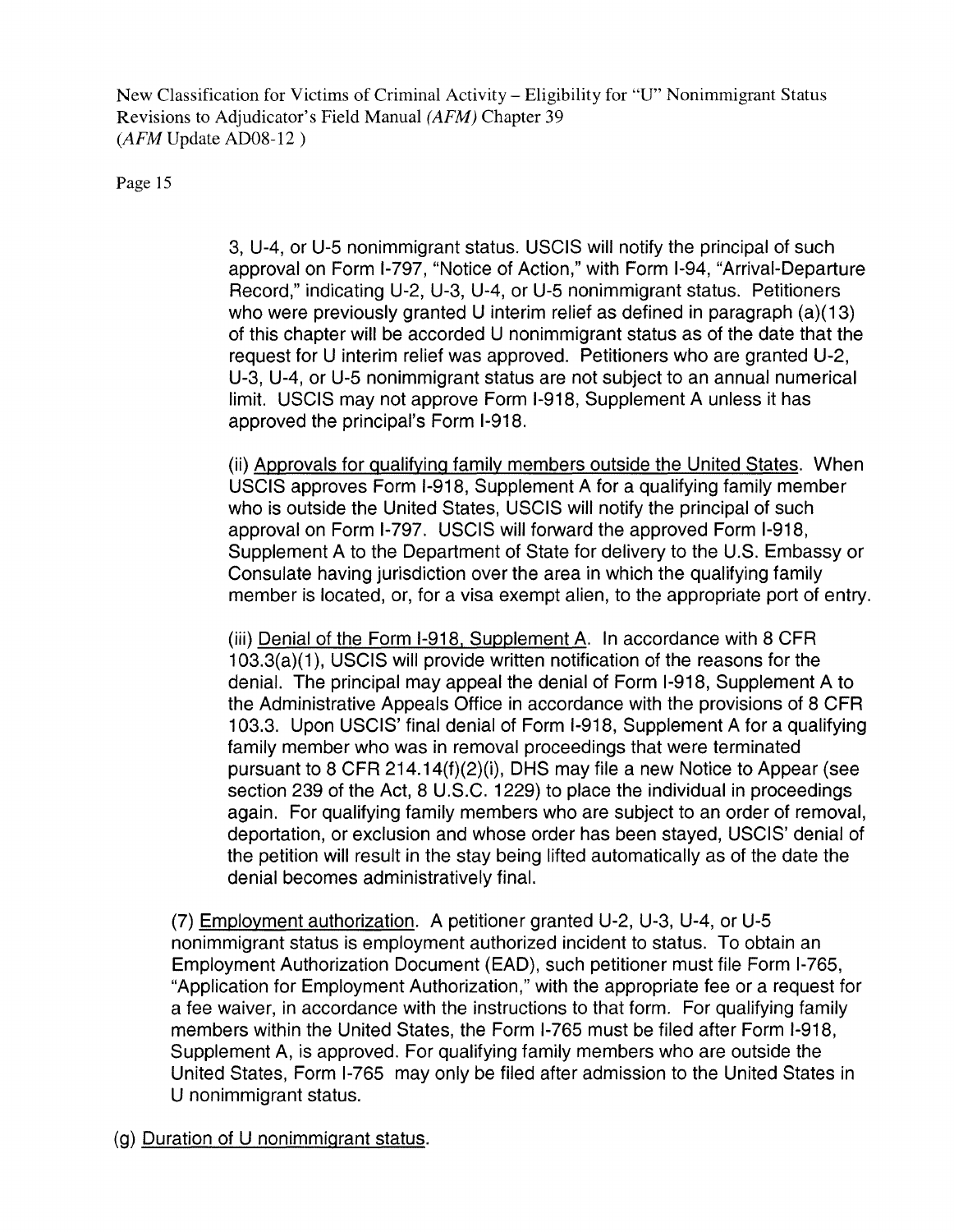Page 16

(1) In general. U nonimmigrant status may be approved for a period not to exceed 4 years in the aggregate. A qualifying family member granted U-2, U-3, U-4, or U-5 nonimmigrant status will be approved for a period that does not exceed the expiration date of the initial period.

### (2) Extension of status.

(i) Where a U nonimmigrant's approved period of stay on Form 1-94 is less than 4 years, he or she may file Form 1-539, "Application to Extend/Change Nonimmigrant Status," to request an extension of U nonimmigrant status for an aggregate period not to exceed 4 years. USCIS may approve an extension of status for a qualifying family member beyond the date when the U-1 nonimmigrant's status expires when the qualifying family member is unable to enter the United States timely due to delays in consular processing, and an extension of status is necessary to ensure that the qualifying family member is able to attain at least 3 years in nonimmigrant status for purposes of adjusting status under section 245(m) of the Act, 8 U.S.C. 1255.

(ii) Extensions of U nonimmigrant status beyond the 4-year period are available upon attestation by the certifying official that the petitioner's presence in the United States continues to be necessary to assist in the investigation or prosecution of qualifying criminal activity. In order to obtain an extension of U nonimmigrant status based upon such an attestation, the petitioner must file Form 1-539 and a newly executed Form 1-918, Supplement B in accordance with the instructions to Form 1-539.

## (h) Revocation of approved petitions for U nonimmigrant status.

(1) Automatic revocation. An approved petition for U-1 nonimmigrant status will be revoked automatically if, pursuant to 8 CFR 214.14(d)(1), the beneficiary of the approved petition notifies the USCIS office that approved the petition that he or she will not apply for admission to the United States and, therefore, the petition will not be used.

#### (2) Revocation on notice.

(i) USCIS may revoke an approved petition for U nonimmigrant status following a notice of intent to revoke. USCIS may revoke an approved petition for U nonimmigrant status based on one or more of the following reasons: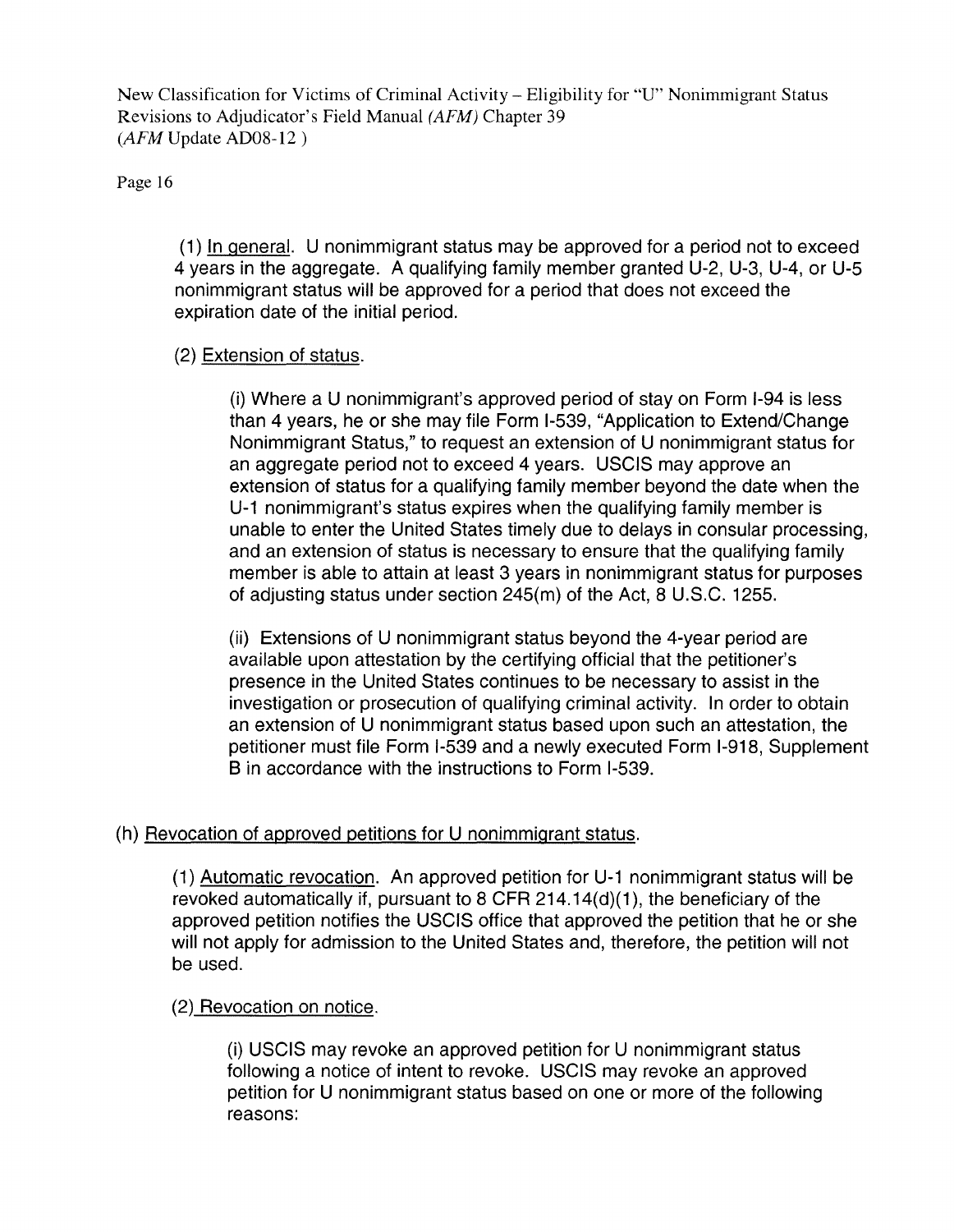Page 17

(A) The certifying official withdraws the U nonimmigrant status certification referred to in 8 CFR 214.14( $c$ )(2)(i) or disavows the contents in writing;

(8) Approval of the petition was in error;

(C) Where there was fraud in the petition;

(0) In the case of a U-2, U-3, U-4, or U-5 nonimmigrant, the relationship to the principal petitioner has terminated; or

(E) In the case of a U-2, U-3, U-4, or U-5 nonimmigrant, the principal U-1's nonimmigrant status is revoked.

(ii) The notice of intent to revoke must be in writing and contain a detailed statement of the grounds for the revocation and the time period allowed for the U nonimmigrant's rebuttal. The petitioner may submit evidence in rebuttal within 30 days of the date of the notice. USCIS shall consider all relevant evidence presented in deciding whether to revoke the approved petition for U nonimmigrant status. The determination of what is relevant evidence and the weight to be given to that evidence will be within the sole discretion of USCIS. If USCIS revokes approval of a petition and thereby terminates U nonimmigrant status, USCIS will provide the alien with a written notice of revocation that explains the specific reasons for the revocation.

(3) Appeal of a revocation of approval. A revocation on notice may be appealed to the Administrative Appeals Office in accordance with 8 CFR 103.3 within 30 days after the date of the notice of revocation. Automatic revocations may not be appealed. The denial upon which an appeal is filed will not become final until the appeal is adjudicated.

(4) Effects of revocation of approval. Revocation of a principal alien's approved Form 1-918 will result in termination of status for the principal alien, as well as in the denial of any pending Form 1-918, Supplement A filed for qualifying family members seeking U-2, U-3, U-4, or U-5 nonimmigrant status. Revocation of a qualifying family member's approved Form 1-918, Supplement A will result in termination of status for the qualifying family member. Revocation of an approved Form 1-918 or Form 1-918, Supplement A also revokes any waiver of inadmissibility granted in conjunction with such petition.

(i) Removal proceedings. Nothing in this chapter prohibits USCIS from instituting removal proceedings under section 240 of the Act, 8 U.S.C. 1229(a), for conduct committed after admission, for conduct or a condition that was not disclosed to USCIS prior to the granting